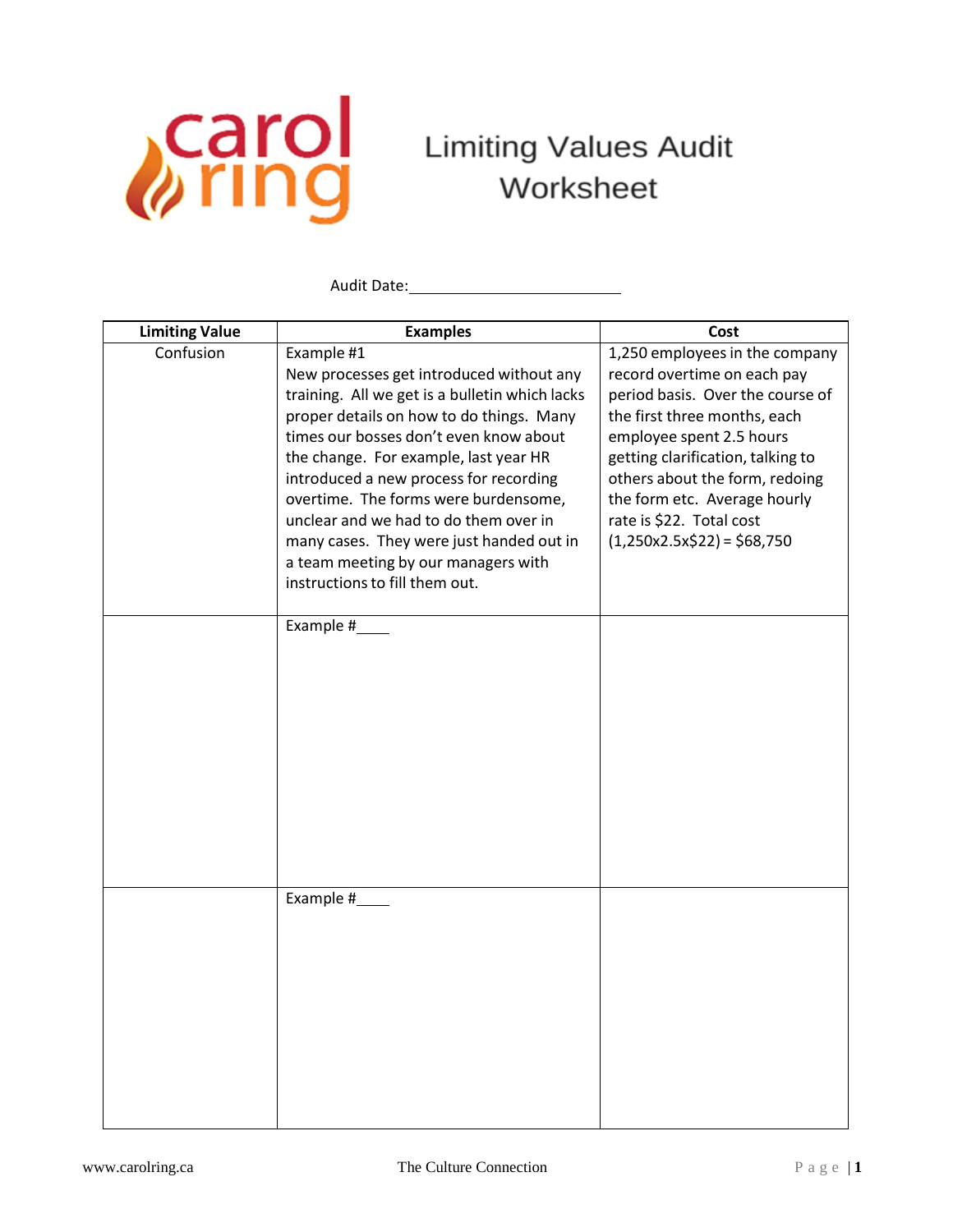| <b>Limiting Value</b> | <b>Examples</b> | Cost |
|-----------------------|-----------------|------|
|                       | Example #____   |      |
|                       |                 |      |
|                       |                 |      |
|                       |                 |      |
|                       |                 |      |
|                       |                 |      |
|                       |                 |      |
|                       |                 |      |
|                       |                 |      |
|                       |                 |      |
|                       |                 |      |
|                       |                 |      |
|                       | Example #____   |      |
|                       |                 |      |
|                       |                 |      |
|                       |                 |      |
|                       |                 |      |
|                       |                 |      |
|                       |                 |      |
|                       |                 |      |
|                       |                 |      |
|                       |                 |      |
|                       |                 |      |
|                       |                 |      |
|                       | Example #____   |      |
|                       |                 |      |
|                       |                 |      |
|                       |                 |      |
|                       |                 |      |
|                       |                 |      |
|                       |                 |      |
|                       |                 |      |
|                       |                 |      |
|                       |                 |      |
|                       |                 |      |
|                       |                 |      |
|                       |                 |      |